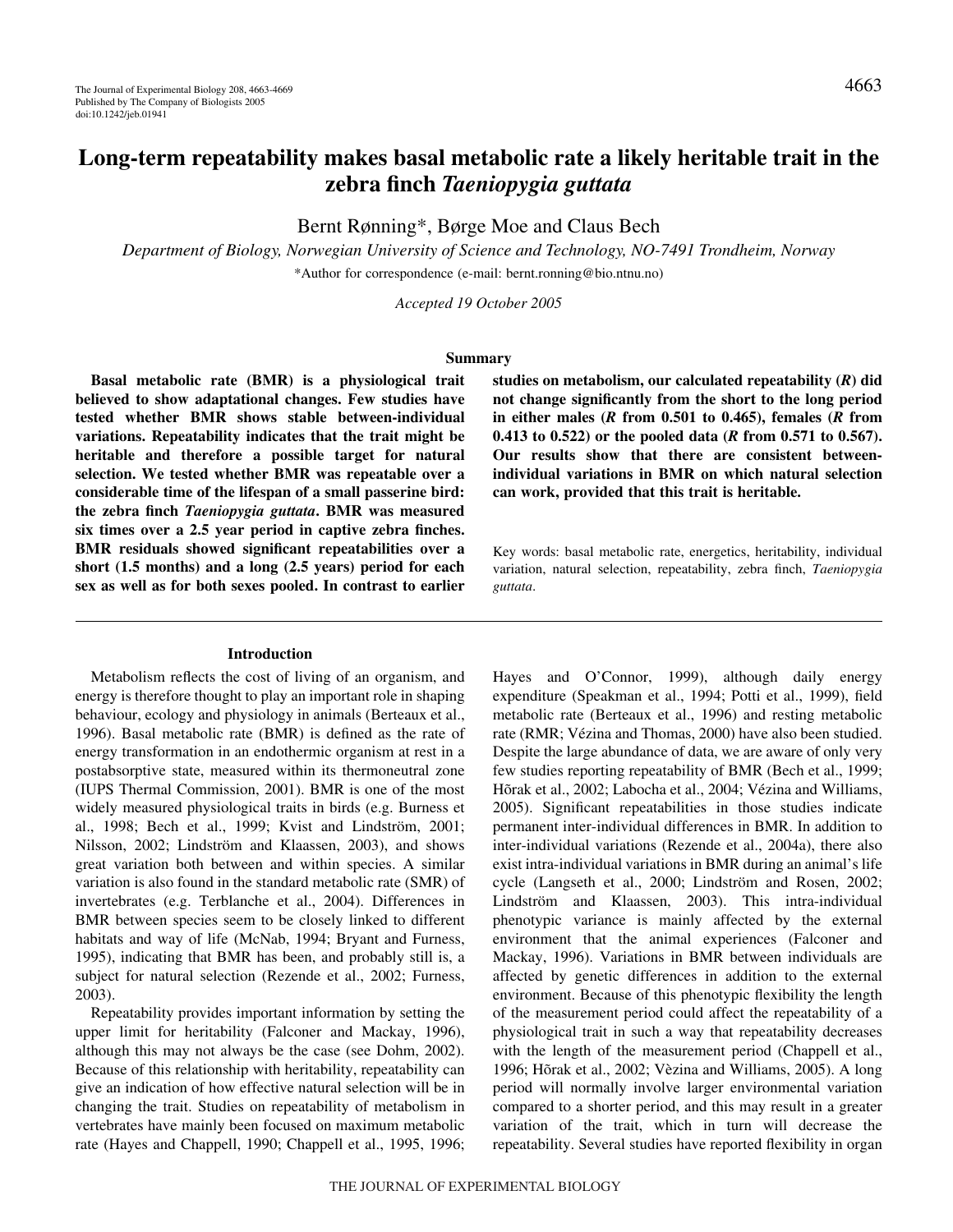# 4664 B. Rønning, B. Moe and C. Bech

size and metabolic physiology over short timescales depending on environmental conditions and physiological status (see Piersma and Lindström, 1997). Breeding is a life-cycle event that may lead to changes in organ mass and the metabolic machinery (Chappell et al., 1999; Langseth et al., 2000; Vézina and Williams, 2003).

For selection on a physiological trait to be effective the trait has to be consistent over a period that is long enough to make it possible for the trait to influence the fitness and/or survival of the individual. A very short interval between repeated measurements of a metabolic trait can fail to reveal any potential intra-individual variation in that trait because the 'metabolic machinery' has not had time to change. A changing environment might, over time, induce changes in metabolic traits, but in spite of a change in the absolute performance, the relative performance rankings of individuals can be unaltered and repeatability can still be high (Chappell et al., 1996). Even though the absolute maximal rate of oxygen consumption  $(\dot{V}_{\text{O2max}})$  increased during 8 weeks of cold acclimation in deer mice *Peromyscus maniculatus*, the relative performance remained consistent and  $\dot{V}_{\text{O2max}}$  was consequently highly repeatable over the period (Rezende et al., 2004b). A change in both absolute performance and ranking with time would result in low or zero repeatability, implying low heritability, and the effect of selection would be weak (Chappell et al., 1996). Friedman et al. (1992) found that  $\dot{V}_{\text{O}2\text{max}}$  in a strain of mice was highly repeatable between 2 consecutive days, and Terblanche et al. (2004) found significant repeatabilities of SMR in tsetse flies *Glossina pallidipes* of different ages measured during an 84 min period. It may be argued that the time periods over which these repeatability measurements were obtained were not long enough to pick up any potential change in the trait and thus are less informative compared with longer measurement periods. It is therefore important to consider the length of the measurement period carefully according to which trait and species are being examined. This is especially important if the results are to be interpreted in light of heritability and natural selection.

In the present study, rates of BMR were obtained over a 2.5 year period in zebra finches *Taeniopygia guttata* Vieillot in order to obtain short- as well as long-term repeatabilities of BMR. We are not aware of any previous study of repeatability of any metabolic trait over such a long time period. The present study, which involves repeated individual measurements over a considerable part of the zebra finches reproductive lifespan (2.5–4.5 years), should consequently be adequate to reveal any long-term repeatability of BMR within individuals.

## **Materials and methods**

## *Study species*

The zebra finch *Taeniopygia guttata* Vieillot is a small finch native to the Australasia. We kept zebra finches in large  $(10 \text{ m}^3)$  walk-in aviaries. The ambient temperature in the room was kept at 22.5°C, and the relative humidity at 40%. A constant 12 h:12 h light:dark cycle was kept throughout the experimental period, with light on at  $07:00$  h. A mixed seed diet ('Life Care'; protein content 10.8% of dry mass; water content 9.8%) and drinking water were provided *ad libitum*. All birds used in the present study were raised in our laboratory and could be classified as adult at the start of the experimental period.

All birds had been kept in sex-specific holding aviaries since 6 weeks of age and had consequently not been breeding. The birds did breed in smaller breeding cages in a period from the start of September to the end of December, 2002. When the breeding experiment concluded at the end of December 2002 the birds were moved back into their sex-specific holding aviaries.

#### *Metabolic measurements*

For each bird four measurements of BMR were obtained during the period March to May, 2002. The birds were measured in random order, but with a minimum of 5 days between each measurement. In 2004, BMR was again measured twice in each bird, once in April/May and once in October/November. Hence, a total of six BMR measurements were obtained from each bird during the period March 2002 to November 2004.

Basal metabolic rate was measured as  $O<sub>2</sub>$ -consumption rates using an open flow system. Dry air was pumped through four metabolic chambers made from 1.5 l metal boxes. For each metabolic chamber a calibrated Bronkhorst High-Tech mass flowmeter (Ruurlo, The Netherlands) was used to adjust the flow to 400  $\text{ml min}^{-1}$ . Both influent and effluent air was dried with Drierite® (Krugersdorp, South Africa). A Serwomex Xentra, type 4100, two-channel oxygen analyser (Crowborough, England) measured the oxygen concentration in the effluent air. Dry outside air (set to 20.95% oxygen) was used to calibrate the oxygen analyser and pure stock nitrogen was used for zero calibration. An automatic valve-system switched between the chambers, so that two chambers were measured simultaneously for 26 min, with fresh air being pumped through the system for 4 min between each switching. The birds were taken from their holding aviaries and placed individually in the metabolic chambers at about 19:00 h in the evening, i.e. at the time of the normal start of their resting phase. Measurements of oxygen consumption were obtained throughout the night, and the birds were removed again around 08:00 h, 1 h after the time of light-on in the morning. The voltage outputs from the oxygen analyser and mass flowmeters were stored on a Grant Squirrel, type 1200 datalogger (Cambridge, England) at 30 s intervals. The data was later transferred to a computer for subsequent analyses. The rate of oxygen consumption  $(\dot{V}_{02})$  was calculated using formula 3A given by Withers (1977). Since the birds were assumed to be postabsorptive during the measurement a respiratory quotient of 0.71 was used. The lowest  $\dot{V}_{\text{O}_2}$ , which was calculated as the lowest 10 min running average value during the night, was used to represent the BMR. This was usually attained during the latter part of the night or in the early morning, supporting our assumption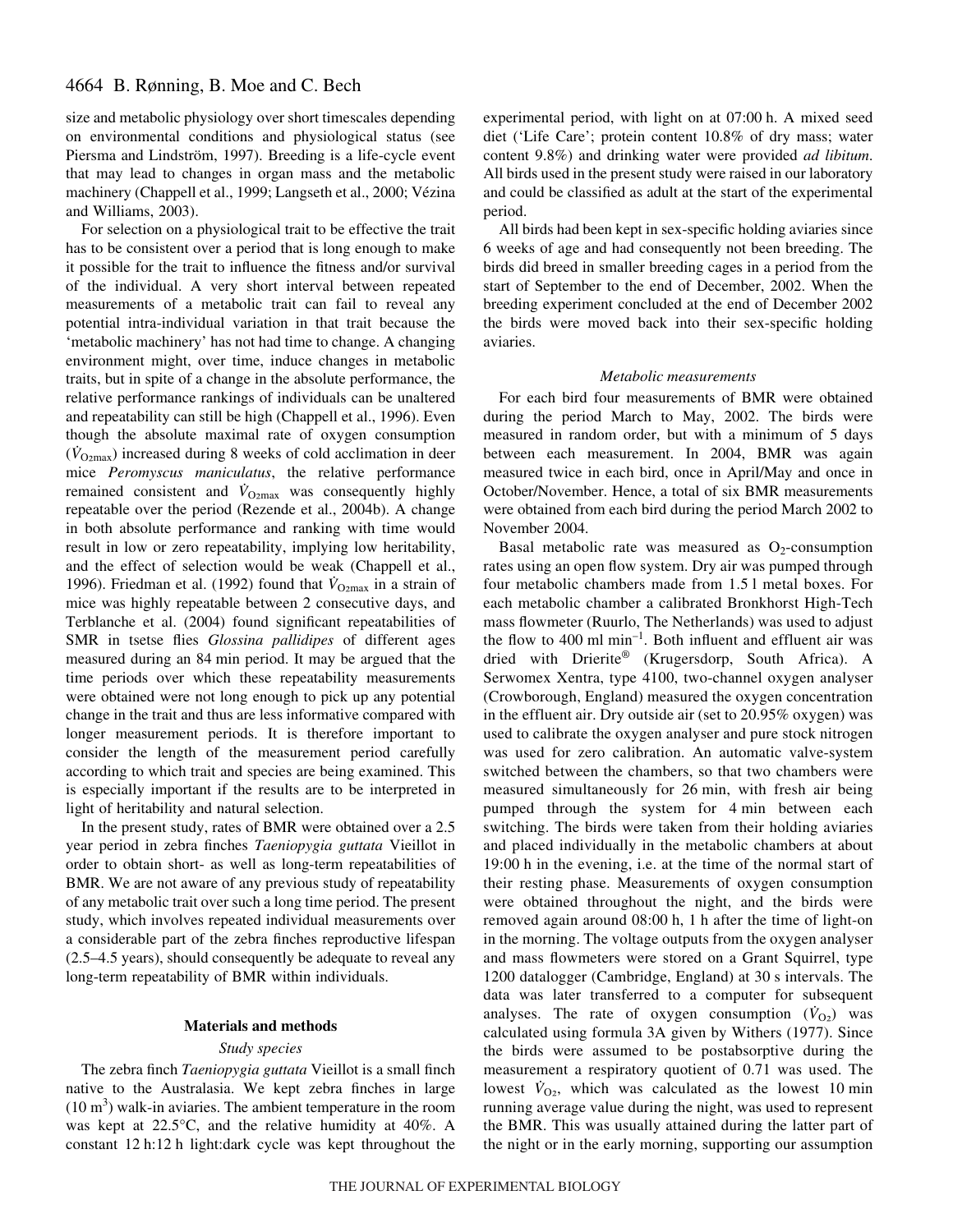that the birds were postabsorptive. Body mass at the time of the lowest oxygen consumption was used when calculating the mass-specific BMR. Body mass was obtained just before birds were placed in the metabolic chamber and again when the birds were taken out. A linear body mass reduction was assumed for obtaining the body mass at the time of the lowest  $\dot{V}_{\Omega_2}$ . The temperature in the room containing the metabolic chambers was 35°C, which is within the thermoneutral zone for the zebra finch (Calder, 1964; B.R., B.M. and C.B., personal observations).

Since BMR is an energetic measure it should actually be expressed in energetic units. Since in the present study we are focusing on the consistency of the BMR values and not the absolute values, we have chosen to present BMR as rates of oxygen consumption, which are the actual measurements obtained.

#### *Data analyses*

Variance components derived from a one-way analysis of variance (ANOVA) were used to calculate the repeatability of BMR after the procedure described by Lessells and Boag (1987). Since whole-animal rate of  $O<sub>2</sub>$ -consumption is highly dependent on mass, we removed body mass as a factor by using unstandardized residuals based on reduced major axes (RMA) regressions of  $log_{10}$  mass-dependent BMR on  $log_{10}$  body mass in the ANOVA. The residuals were calculated for each sex from all six measurement periods separately. The standard error of repeatabilities was calculated following Becker (1984). Short-term repeatabilites (over approximately 1.5 months) were calculated using the four measurements of BMR obtained in 2002. Despite the rather long measurement period (1.5 months) used as our shortest time period compared with many other studies on repeatability, we have decided to refer to this as the short period. Each individual bird was used for both the short-term and the long-term repeatability analyses. When calculating long-term repeatabilities, the two last BMR measurements from spring 2002 and the two measurements obtained in 2004 were used. This means that the two last measurements used in the short-term analyses are the same measurements used as the two first in the long-term analyses. A few birds died during the experimental period. Hence, the male group was reduced from 19 to 18 individuals and the

Table 1. *Body mass, mass-dependent and mass-specific rate of oxygen consumption, and estimated marginal mean rate of oxygen consumption*

| Parameter                                                            | Males           | Females         | Both sexes      |
|----------------------------------------------------------------------|-----------------|-----------------|-----------------|
| Body mass $(g)$                                                      | $14.0 \pm 0.30$ | $14.4 \pm 0.31$ | $14.2 \pm 0.21$ |
| $\dot{V}_{\text{O}_2}$ (ml $\text{O}_2$ h <sup>-1</sup> )            | $37.5 \pm 0.52$ | $41.2 \pm 0.68$ | $39.3 \pm 0.52$ |
| $\dot{V}_{O_2}$ (ml O <sub>2</sub> g <sup>-1</sup> h <sup>-1</sup> ) | $2.70 \pm 0.04$ | $2.87 \pm 0.03$ | $2.79 \pm 0.03$ |
| Estimated marginal                                                   | $37.8 \pm 0.42$ | $40.8 \pm 0.42$ | $39.3 \pm 0.30$ |
| mean $V_{\Omega_2}$ (ml $O_2$ h <sup>-1</sup> )                      |                 |                 |                 |

Marginal mean  $\dot{V}_{O2}$  was estimated for body mass=14.19 g. Values are the means of all six measurements.

female group from 20 to 18 individuals between the short- and long-term analyses.

Since ordinary least-square regressions might underestimate the true allometric exponent scaling BMR to body mass (Pagel and Harvey, 1988), a RMA-regression was used for calculating the allometric exponent and the residuals used in the calculation of repeatabilities. The allometric exponent in the RMA-regression was calculated as the ratio of the standard deviation (s.p.) of  $y$  (log<sub>10</sub> mass-dependent BMR) to the s.p. of  $x$  (log<sub>10</sub> body mass). The mixed linear model was performed using S-PLUS (Insight-ful Corp., Seattle, USA). All other analyses were performed using SPSS ver. 12.01 (SPSS inc., Chicago, USA). Values reported are means  $\pm$  1 s.e.m. The significance level was set at *P*=0.05.

## **Results**

## *Metabolic rate*

Mass-specific and mass-dependent BMR values as well as body mass for both the pooled data and the sexes separately are shown for comparison in Table 1. Both sex (GLM: *F*1,33=25.4, *P*<0.001) and body mass (GLM: *F*1,33=40.2, *P*<0.001) were significant determinants of the variation in BMR in a model with mass-dependent BMR as a dependent variable, sex as a fixed factor and body mass as a covariate. Mass-dependent BMR and body mass in this model were calculated as the average

Table 2. *Result of a mixed linear model investigating rate of oxygen consumption in relation to body mass, measurement (2002* vs *2004) and sex*

|                                                                  | Model<br>Parameter                                               |                 | $F_{1,34}$      | P               |  |
|------------------------------------------------------------------|------------------------------------------------------------------|-----------------|-----------------|-----------------|--|
|                                                                  | Body mass                                                        |                 | 40.4            | < 0.001         |  |
|                                                                  |                                                                  | Measurement     | 19.7            | < 0.001         |  |
|                                                                  |                                                                  | <b>Sex</b>      | 17.9            | < 0.001         |  |
|                                                                  |                                                                  |                 |                 |                 |  |
|                                                                  |                                                                  |                 | Measurements    |                 |  |
|                                                                  | Descriptives                                                     |                 | 2002            | 2004            |  |
|                                                                  | Males                                                            |                 |                 |                 |  |
|                                                                  | Body mass $(g)$                                                  |                 | $13.6 \pm 1.0$  | $14.4 \pm 1.9$  |  |
|                                                                  | $\dot{V}_{\Omega_2}$ (ml $O_2$ h <sup>-1</sup> )                 |                 | $37.5 \pm 2.8$  | $37.1 \pm 2.9$  |  |
|                                                                  | $\dot{V}_{\Omega_2}$ (ml $O_2$ g <sup>-1</sup> h <sup>-1</sup> ) |                 | $2.76 \pm 0.23$ | $2.60 \pm 0.20$ |  |
|                                                                  | Females                                                          |                 |                 |                 |  |
|                                                                  | Body mass (g)                                                    |                 | $14.3 \pm 1.4$  | $14.3 \pm 1.3$  |  |
|                                                                  | $\dot{V}_{\text{O}_2}$ (ml $\text{O}_2$ h <sup>-1</sup> )        |                 | $41.4 \pm 3.5$  | $39.8 \pm 3.3$  |  |
| $\dot{V}_{\Omega_2}$ (ml $O_2$ g <sup>-1</sup> h <sup>-1</sup> ) |                                                                  | $2.91 \pm 0.15$ | $2.80 \pm 0.22$ |                 |  |
|                                                                  |                                                                  |                 |                 |                 |  |

Individual identification was entered as a random factor to control for repeated measurements.

The 2002 values are the mean values of measurements 3 and 4 in April/May 2002, while the 2004 values are the mean values of both measurements in April/November 2004.

For comparison, we report the mean values of body mass and  $\dot{V}_{O2}$ (ml O<sub>2</sub> h<sup>-1</sup> as well as ml O<sub>2</sub> g<sup>-1</sup> h<sup>-1</sup>) for each sex in 2002 and 2004.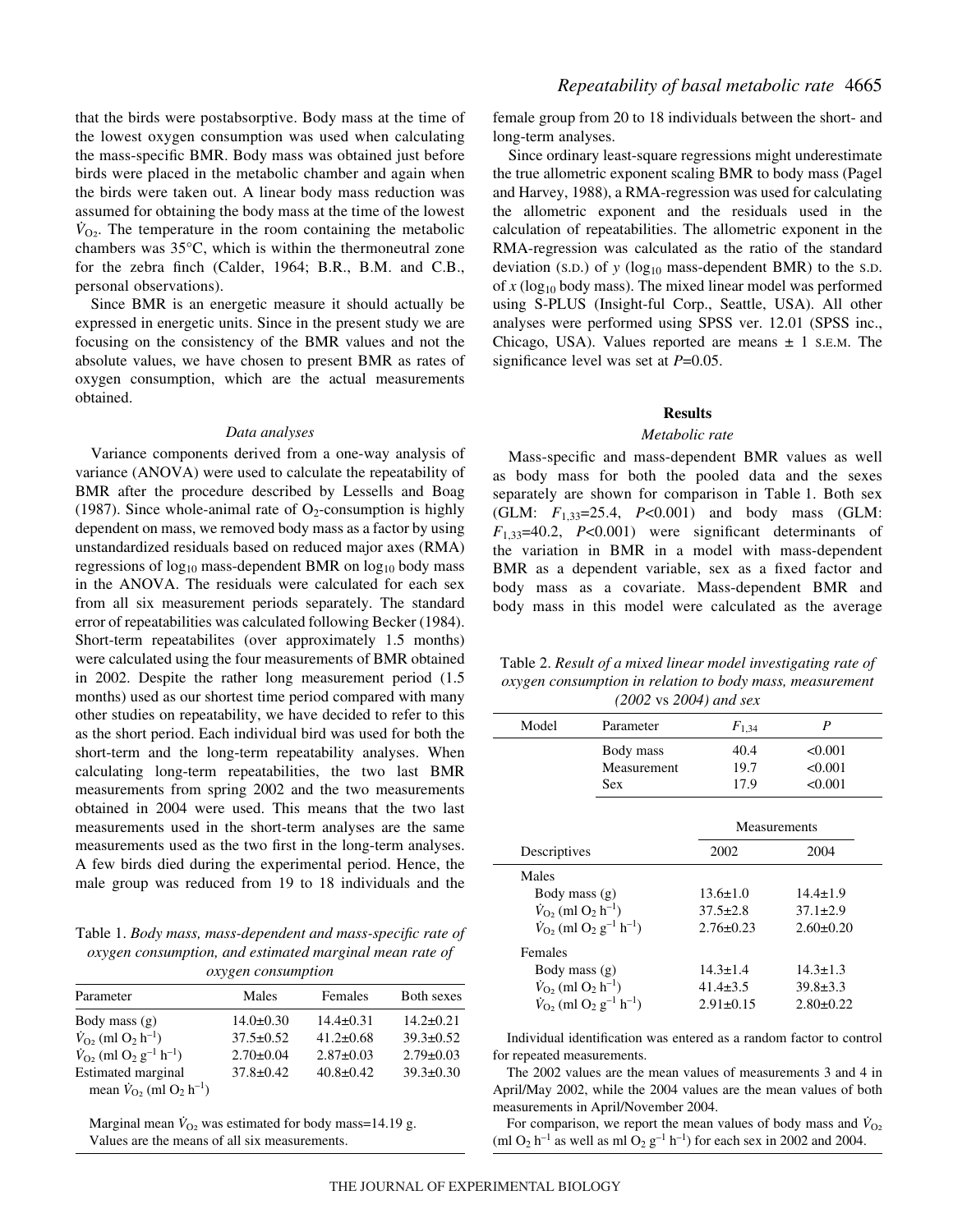

of all six measurements. The partial coefficient of determination for sex and body mass was 0.435 and 0.549, respectively. The estimated marginal means of BMR (controlled for the effect of body mass) are shown in Table 1. The power function of BMR scaling using RMAregression for males was: BMR (ml O<sub>2</sub> h<sup>-1</sup>)=6.55 $M_b^{0.662\pm0.082}$ and for females: BMR (ml O<sub>2</sub> h<sup>-1</sup>)=5.08 $M_b^{0.784\pm0.115}$ . The slopes were not different between the sexes (d.f.=34, *t*=0.86, *P*>0.2).

| Fig. 1. Ranking of the BMR-residuals (based on RMA-regression of         |
|--------------------------------------------------------------------------|
| $log_{10}$ mass-dependent BMR on $log_{10}$ body mass) from 2002 (filled |
| squares; average of last two measurements) and 2004 (open squares;       |
| average of both measurements) periods for males $(A)$ and females $(B)$  |
| separately. For each period all individuals are ranked, with 1           |
| indicating the individual with the highest BMR-residual.                 |

A mixed linear model with repeated individual measurements showed that BMR was lower in 2004 compared to 2002 in both sexes (Table 2). In spite of this change in BMR in the period from 2002 to 2004, which contained a short breeding period, the ranking between the individuals remained rather unchanged (Fig. 1).

## *Repeatability*

The repeatability of BMR was highly significant (*P*<0.001) for both sexes for the short (male  $R=0.501$ ;  $F_{18,57}=5.02$  and female  $R=0.413$ ;  $F_{19,60}=3.81$ ) as well as the long period (male *R*=0.465; *F*17,54=4.48 and female *R*=0.522; *F*17,54=5.36; Table 3). Hence, a significant portion of the variation in the BMR can be attributed to permanent between-individual variations (Fig. 2). For both sexes pooled the repeatability was 0.571 (*F*38,117=6.32; *P*<0.001) for the short period and 0.567 (*F*35,108=6.24; *P*<0.001) for the long period. The 95% confidence intervals (i.e. 2 S.E.M.) substantially overlapped the means, and, consequently, the short- and long-term repeatability values were not significant different. This applied to the pooled sample as well as the sex-specific samples  $(Table 3)$ .

## **Discussion**

## *Metabolic rate*

The mass-specific BMR found for the zebra finches in the present study  $(2.78 \text{ ml } \text{O}_2 \text{ g}^{-1} \text{ h}^{-1})$  correspond well with an earlier study conducted on captive zebra finches  $(2.79 \text{ ml } O_2 \text{ g}^{-1} \text{ h}^{-1}$ ; Lemon, 1993). The intraspecific scaling exponents (0.66 and 0.78) found for zebra finches in the present study are lower than the intraspecific scaling normally reported for birds, which exceeds 1.0 (see Kvist and Lindström, 2001). There could be several reasons for this,

|            |               |                  |    | Repeatability |       | <b>Statistics</b> |         |  |
|------------|---------------|------------------|----|---------------|-------|-------------------|---------|--|
| <b>Sex</b> | Period (days) | $\boldsymbol{N}$ | R  | S.E.M.        | F     | P                 |         |  |
|            | Males         | $46 \pm 14$      | 19 | 0.501         | 0.119 | 5.018             | < 0.001 |  |
|            |               | $917 \pm 11$     | 18 | 0.465         | 0.126 | 4.482             | < 0.001 |  |
|            | Females       | $49 \pm 15$      | 20 | 0.413         | 0.122 | 3.811             | < 0.001 |  |
|            |               | $914 \pm 10$     | 18 | 0.522         | 0.121 | 5.363             | < 0.001 |  |
|            | Both sexes    | $48+15$          | 39 | 0.571         | 0.077 | 6.324             | < 0.001 |  |

Table 3. *Repeatability-values of*  $\dot{V}_{Q}$ -residuals calculated from variance components derived from a one-way ANOVA

The table shows values of repeatability (*R*) and standard error (S.E.M.) from the short and long measurement period for females and males separately and for both sexes pooled. *N*=number of individuals.

915±11 36 0.567 0.080 6.239 <0.001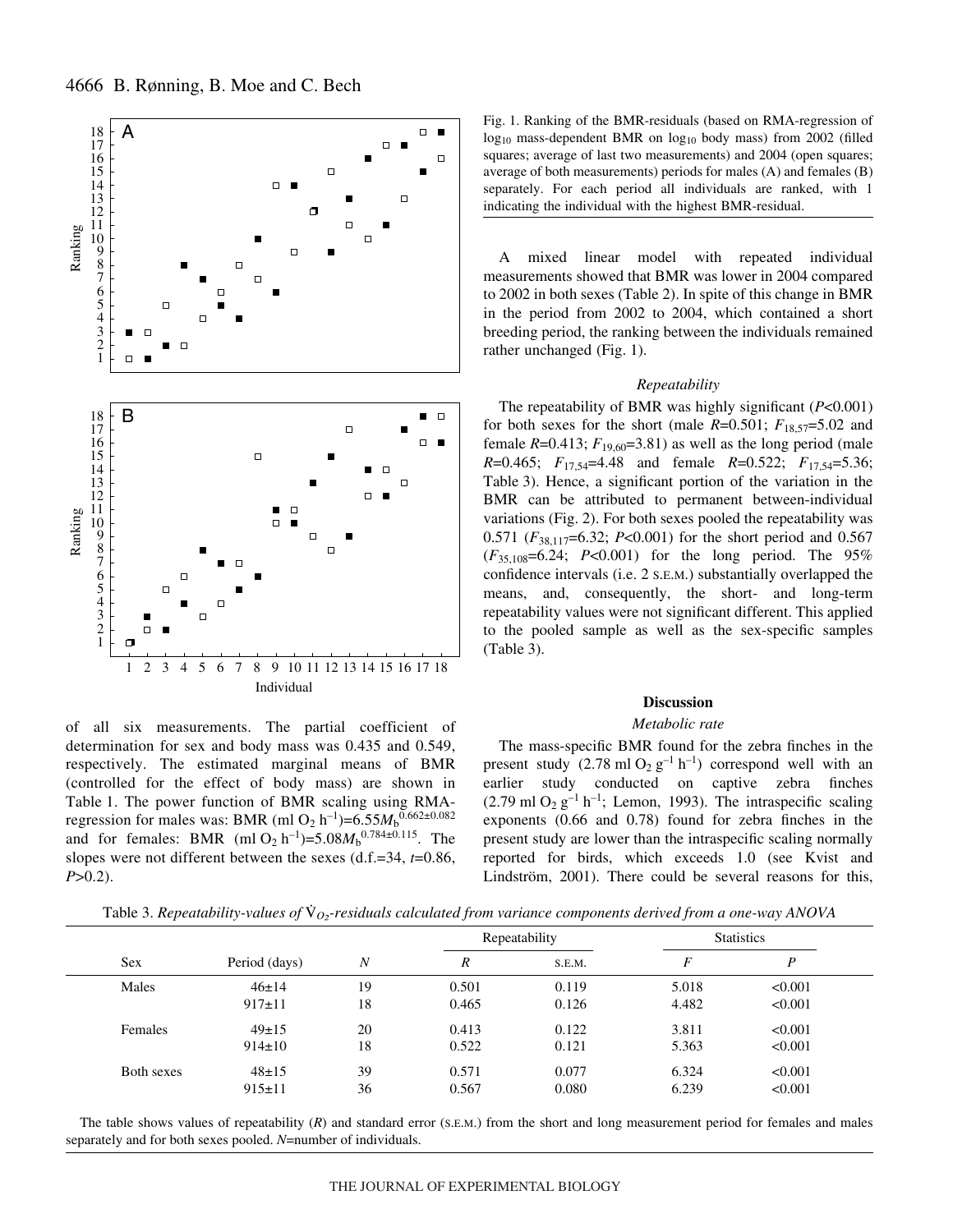

Fig. 2. Residual values ( $\pm$  1 s.E.M.) of BMR (from a RMA-regression) in male (open squares) and female (filled squares) zebra finches, during the short (A; 20 females and 19 males) and the long (B; 18 females and 18 males) measurement periods. For each period all individuals are ranked after increasing value of residual BMR.

including disproportional changes in internal organs (see Bech et al., 2004).

Metabolism in wild living birds appears to exhibit considerable flexibility (Langseth et al., 2000). In laboratory studies we are able to control environmental factors such as temperature, photoperiod, humidity, food availability and breeding activity, which all influence the metabolic rate in the wild. Different activity patterns can influence the RMR of zebra finches (Nudds and Bryant, 2001). Our birds were kept in uniform large cages during the experimental period, and any intraspecific differences in BMR are therefore unlikely to be explained by differences in activity patterns.

## *Repeatability*

Body mass is shown to be a highly repeatable trait in birds and mammals (Hayes and Chappell, 1990; Hõrak et al., 2002). Since there is a strong linkage between body mass and BMR, the repeatability of mass-dependent BMR values and, to some extent, also mass-specific BMR, could be influenced by repeatability of body mass. In the present study, however, this was controlled for by using residual values of BMR.

In the present study we found a highly significant repeatability of BMR for both sexes of zebra finches over a 1.5 month as well as a 2.5 year period. To our knowledge no other study has examined the repeatability of BMR over such a long time period, so it is difficult to find results for direct comparison. A field study of black-legged kittiwakes *Rissa tridactyla* showed a significant repeatability of BMR over 1 month (*R*=0.642) and 1 year (*R*=0.347; Bech et al., 1999). BMR in captive greenfinches *Carduelis chloris* showed significant repeatability over both short periods of 4 and 8 days (*R*=0.89 and 0.84, respectively) and a time period of 4 months (*R*=0.65; Hõrak et al., 2002). In both of these studies, the repeatability decreased from the short to the long measurement interval, but was still high and significant during the longest time period. Hence, the present data on the zebra finches differ in that the repeatability was of the same magnitude even when measured during the long (2.5 year) period. In a recent study, Vézina and Williams (2005) reported a decline in the repeatability of RMR over time for non-breeding captive male zebra finches. Their short measurement period was 8 days (with *R*=0.626), and their long measurement periods were 127–249 days (*R*=0.445) and 135–257 days (*R*=0.287). The two longest time periods were thus of approximately the same length, but gave quite different repeatability values. Their short period was much shorter than our short period of 1.5 months, and they used two measurements when calculating the repeatabilities while we used four. Except for those differences between their and our study we can offer no explanation as to why the results differ.

Depending on the flexibility of a particular trait, the repeatability would generally be expected to decrease with an increase in the time period over which it is measured. In the present study there were only small and non-significant differences in the repeatability values of BMR between the short and long measurement period, both in the pooled sample as well as the sex-specific samples. Hence, the repeatability of BMR for the zebra finches was unaffected by the length of the measurement period. There might be several reasons why BMR for the zebra finches in our study shows high stability over such a long time period compared with other metabolic traits in other species ( $\dot{V}_{\text{O}2\text{max}}$  in Belding's ground squirrels *Spermophilus beldingi*, Chappell et al., 1995; field metabolic rate in meadow voles *Microtus pennsylvanicus*, Berteaux et al., 1996). It should be kept in mind that the zebra finches in this present study, although going through a breeding period, were being kept under laboratory conditions when the BMR measurements were conducted. Such an environment does not generate phenotypic adjustments to the same extent as in the wild. However, this cannot be the only explanation since the BMR of the greenfinches in the study by Hõrak et al. (2002) showed a marked decrease in repeatability with time despite being held in laboratory conditions, as did those measured by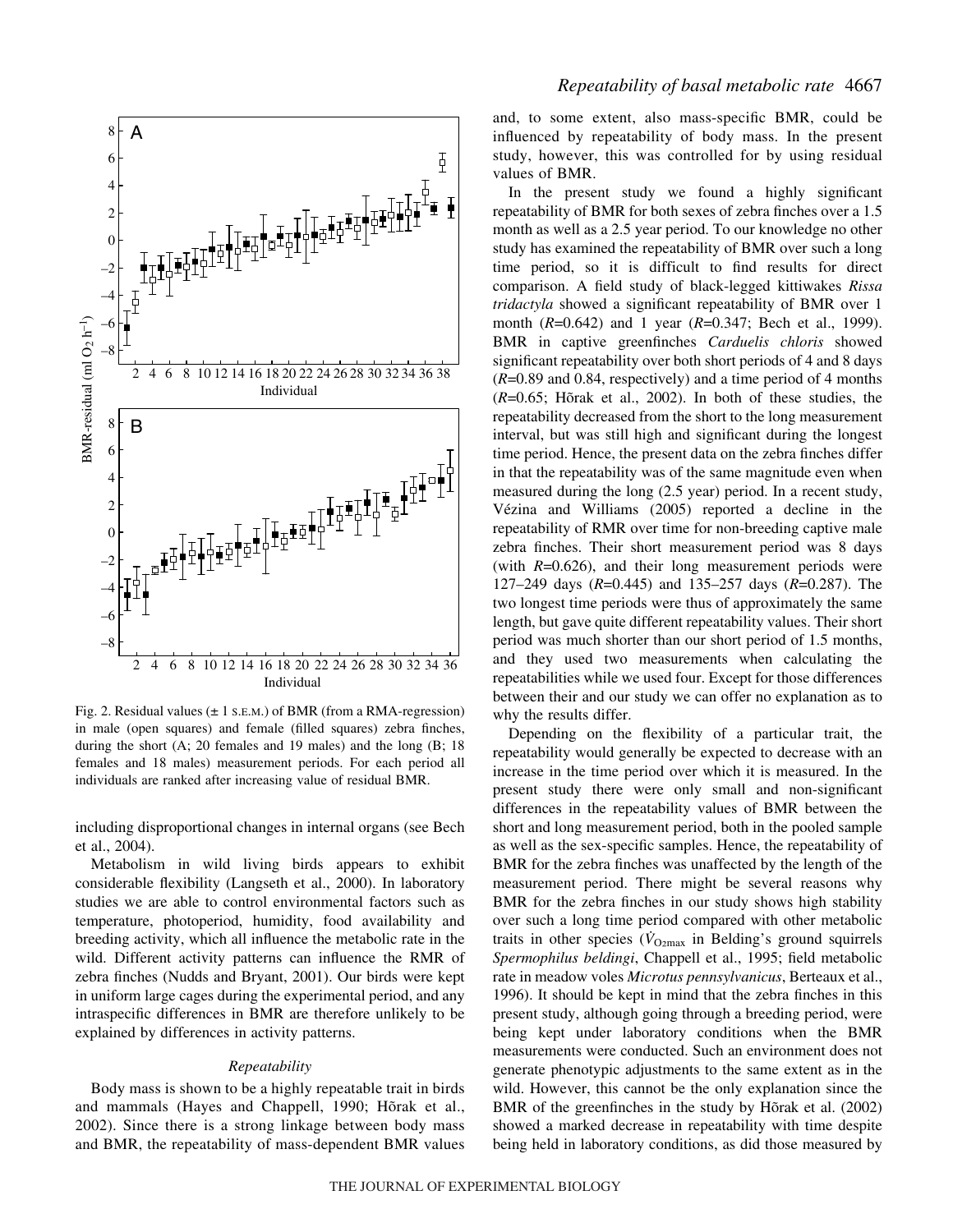# 4668 B. Rønning, B. Moe and C. Bech

Vèzina and Williams (2005) in laboratory-held zebra finches. It is possible that BMR has higher potential stability, compared with metabolic traits like  $\dot{V}_{\text{O}2\text{max}}$  and field metabolic rate, because BMR mainly represents the anatomical and physiological characteristics of an animal (Daan et al., 1990; Burness et al., 1998), and hence is not so influenced by behavioural variation.

The BMR measurements used for the repeatability estimation from the long time period were not evenly distributed. The two first measurements used were obtained in spring 2002 and only separated by a few days, while the last two were obtained in 2004 and separated by approximately 7 months. During the 2 year period, when no measurements of BMR were obtained, all the finches underwent a breeding period, which is known to induce large changes in BMR (Bech et al., 1999; Langseth et al., 2000; Nilsson, 2002; Vézina and Williams, 2005). As mentioned above, an increase in the population mean value does not necessary lead to a change in the variance between the individuals. There is no way of knowing for certain if the repeatability estimates would have been different if the BMR-measurements were evenly distributed through the long period. Breeding is a stressful challenge and may evoke individual adjustments in metabolism that can lead to lower repeatability in BMR. In the present study BMR still showed a high repeatability even when measurements, conducted after these potential adjustments made during breeding, were incorporated in the analyses. In a study of zebra finches, Vézina and Williams (2005) found a significant repeatability of RMR between two breeding periods. Our results are noteworthy because we report that repeatability persists when comparing periods before and after a breeding event.

#### *Natural selection*

The significant repeatability of BMR over 2.5 years, which constitutes a substantial part of the reproductive lifetime in free-living zebra finches (maximum lifespan 2.5–4.5 years; Zann and Runciman, 1994), clearly shows that there is significant between individual variation in this particular trait, upon which natural selection can work, provided that the trait is heritable. However, it should be mentioned that it also could be the capacity to change BMR rapidly in response to changing ecological conditions that is the selective trait. An important question to ask is: over what timescale does the trait have to be repeatable to consider the possibility that natural selection is working upon it? Huey and Dunham (1987) concluded that in the lizard *Sceloporus merriami*, which has a maximum lifespan of 6 years and a cohort generation time of 1.5 years, repeatability in running speed over a 1 year period is sufficient to render it convenient for studies of natural selection. It seems likely that the required length of the measurement period of a trait to test if it is sufficiently repeatable to be a possible target for natural selection varies with the lifespan and generation time. In other words: to detect selection in a trait, it has to be repeatable over the timescale during which selection occurs; it is obvious that this timescale is longer for long-lived species

with long generation times than for short-lived animals with short generation times.

In addition to having a significant repeatability to be affected by natural selection, the trait also has to be heritable and have a consequence for fitness (Falconer and Mackay, 1996). The repeatability provides little information about the actual value of heritability, and a trait with high repeatability might have a heritability of zero (Merilä and Sheldon, 2001). The few studies on heritability of BMR indicate that the heritability of BMR might be very low (Dohm et al., 2001; Nespolo et al., 2003). However, a recent study by Sadowska et al. (2005) reports a relative high narrow-sense heritability of BMR in the bank vole *Clethrionomys glareolus*. One of the important advantages of a laboratory study like ours is that genealogy is easy to record, and this simplifies heritability estimates compared to a field study.

In summary, we have found a significant repeatability of BMR in zebra finches over a considerable time period. Hence, one of the prerequisites for natural selection to act upon this trait is fulfilled. It remains to be seen if these differences in metabolism will have consequences on fitness. Whether BMR is heritable and if natural selection is acting on the inter-individual variation in this particular trait remains to be fully answered.

We thank Odd Arne Indset and Bjørn Simensen for providing the housing for the zebra finches. The study was supported by grants from the Norwegian Science Research Council (Grants #138698/410 and #159584/V40).

#### **References**

- **Bech, C., Langseth, I. and Gabrielsen, G. W.** (1999). Repeatability of basal metabolism in breeding kittiwakes *Rissa tridactyla*. *Proc. R. Soc. Lond. B* **266**, 2161-2167.
- **Bech, C., Rønning, B. and Moe, B.** (2004). Individual variation in the basal metabolism of Zebra finches *Taeniopygia guttata*: no effect of food quality during early development. *Int. Congr. Ser.* **1275**, 306-312.
- Becker, W. A. (1984). *Manual of Quantitative Genetics*, 4<sup>th</sup> edn. Washington: Pullman Academic Enterprises.
- **Berteaux, D., Thomas, D. W., Bergeron, J.-M. and Lapierre, H.** (1996). Repeatability of daily field metabolic rate in female Meadow Voles (*Microtus pennsylvanicus*). *Funct. Ecol.* **10**, 751-759.
- **Bryant, K. L. and Furness, R. W.** (1995). Basal metabolic rate of North Atlantic seabirds. *Ibis* **127**, 219-226.
- **Burness, G. P., Ydenberg, R. C. and Hochachka, P. W.** (1998). Interindividual variability in body composition and resting oxygen consumption rate in breeding tree swallows, *Tachycineta bicolour*. *Physiol. Zool.* **71**, 247-256.
- **Calder, W. A.** (1964). Gaseous metabolism and water relations of the zebra finch, *Taeniopygia castanotis*. *Physiol. Zool.* **37**, 400-413.
- **Chappell, M. A., Bachman, G. C. and Odell, J. P.** (1995). Repeatability of maximal performance in Belding's Ground Squirrels, *Spermophilius beldingi*. *Funct. Ecol.* **9**, 498-504.
- **Chappell, M. A., Zuk, M. and Johnsen, T. S.** (1996). Repeatability of aerobic performance in Red Junglefowl: effects of ontogeny and nematode infection. *Funct. Ecol.* **10**, 578-585.
- **Chappell, M. A., Bech, C. and Buttemer, W. A.** (1999). The relationship of central and peripheral organ masses to aerobic performance variation in house sparrows. *J. Exp. Biol.* **202**, 2269-2279.
- **Daan, S., Masman, D. and Groenvold, A.** (1990). Avian basal metabolic rates: their association with body composition and energy expenditure in nature. *Am. J. Physiol.* **259**, R333-R340.
- **Dohm, M. R.** (2002). Repeatability estimates do not always set an upper limit to heritability. *Funct. Ecol.* **16**, 273-280.
- **Dohm, M. R., Hayes, J. P. and Garland, T., Jr** (2001). The quantitative